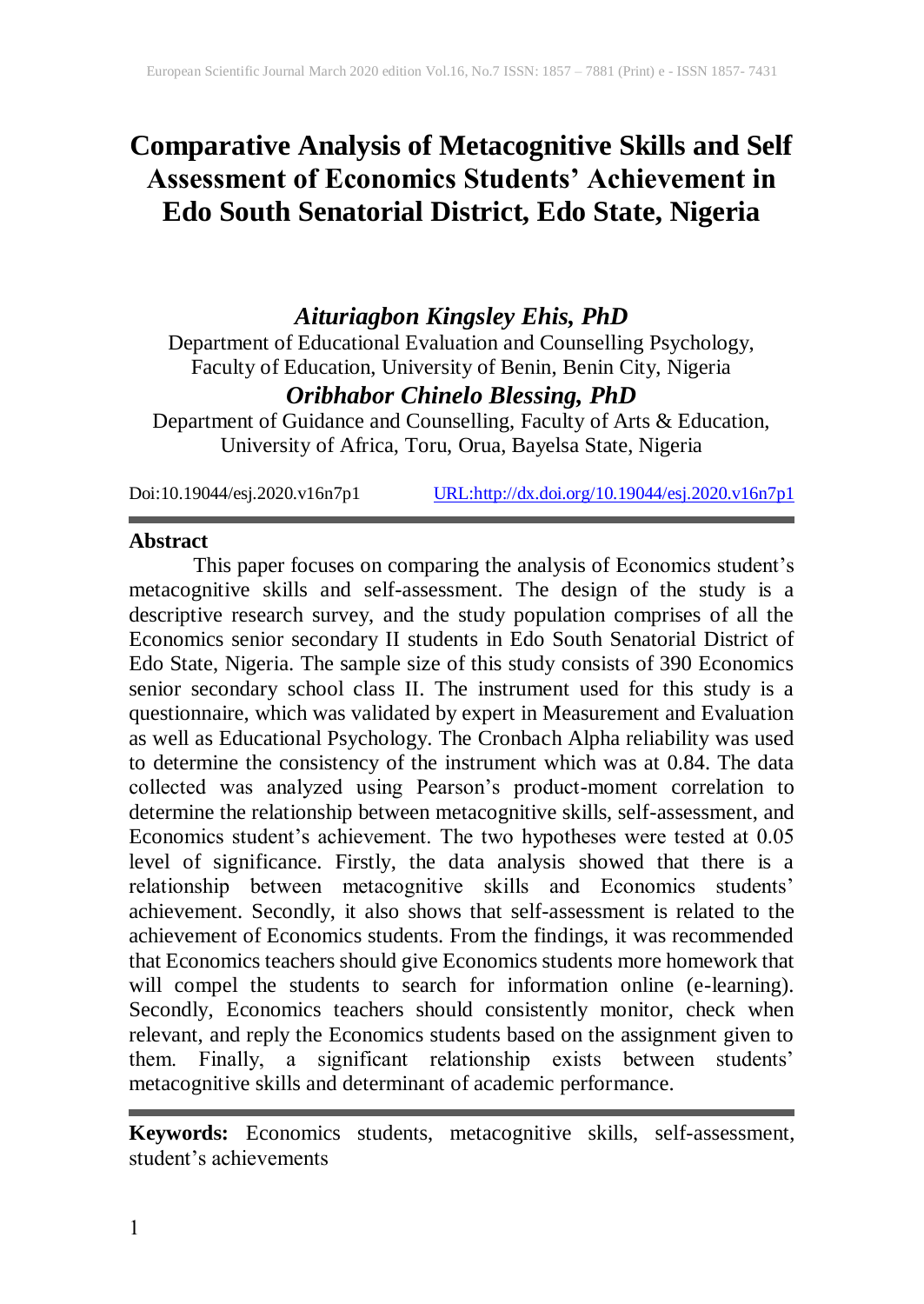#### **Introduction**

Over the years, a lot of explanations have been provided concerning the poor achievement of the Economics students. Some of the factors that could have affected Economics achievement of students negatively includes: students interest in the subject that has been taught, misconception between concepts in economics and commerce, poor background in statistics and student's attitude towards the subject. However, this also includes teachers approach and methodology applied in teaching economics, and their inquisitiveness to present instructional materials to display what is been taught (Abu, 2007). Several kinds of literature have emphasized on two types of assessment, namely: summative and formative assessment. However, Josual (2019) and Emeke (2019) opined that there are three types of learning, namely: learning assessment (Summative), assessment for learning (formative), and assessment as learning (metacognitive skills and self-assessment). This study seeks to emphasize on the applications of metacognitive skills and selfassessment, and how it can enhance economics student's academic achievement.

Assessment is the key to learning. Without assessment, the performance of the students cannot be well ascertained. Hence, there is the need to understand the concept of assessment. Assessment can be regarded as the process or activity that is scheduled to gather information about learner's ability based on what he/she has learnt over time (Greaney, 2001). Josual (2019) viewed assessment as the collections of relevant data, whether qualitative or quantitative, which could be used for making decisions. This study will also consider aspects of assessment such as continuous assessment, classroom assessment, and performance assessment. There is always a misconception about classroom assessment; however, it is necessary to explain the difference between continuous assessment and classroom assessment. Continuous assessment could be regarded as a formative assessment. Continuous assessment is when the teacher consistently assessed the learner in order to determine the learner's performance and also to determine his/her performance as a teacher.

Airasian (1991) opined that continuous assessment is a method which the teacher can use to collect, analyze, and interpret information about learners. Kugamoorthy and Weerakoon (2018) continuous assessment is related with Activity-Based Assignment (ABA). It is a method of continuous assessment which allows learners to go home with what has been taught in school and respond to questions at home to help the teacher ascertain the performance of the learner. Igba, Samiullah and Aysha (2017), in their study, show that continuous assessment has positive effects on learner's achievement. Teachers who are well knowledgeable in evaluation and assessment techniques should be motivated and encouraged. Also, their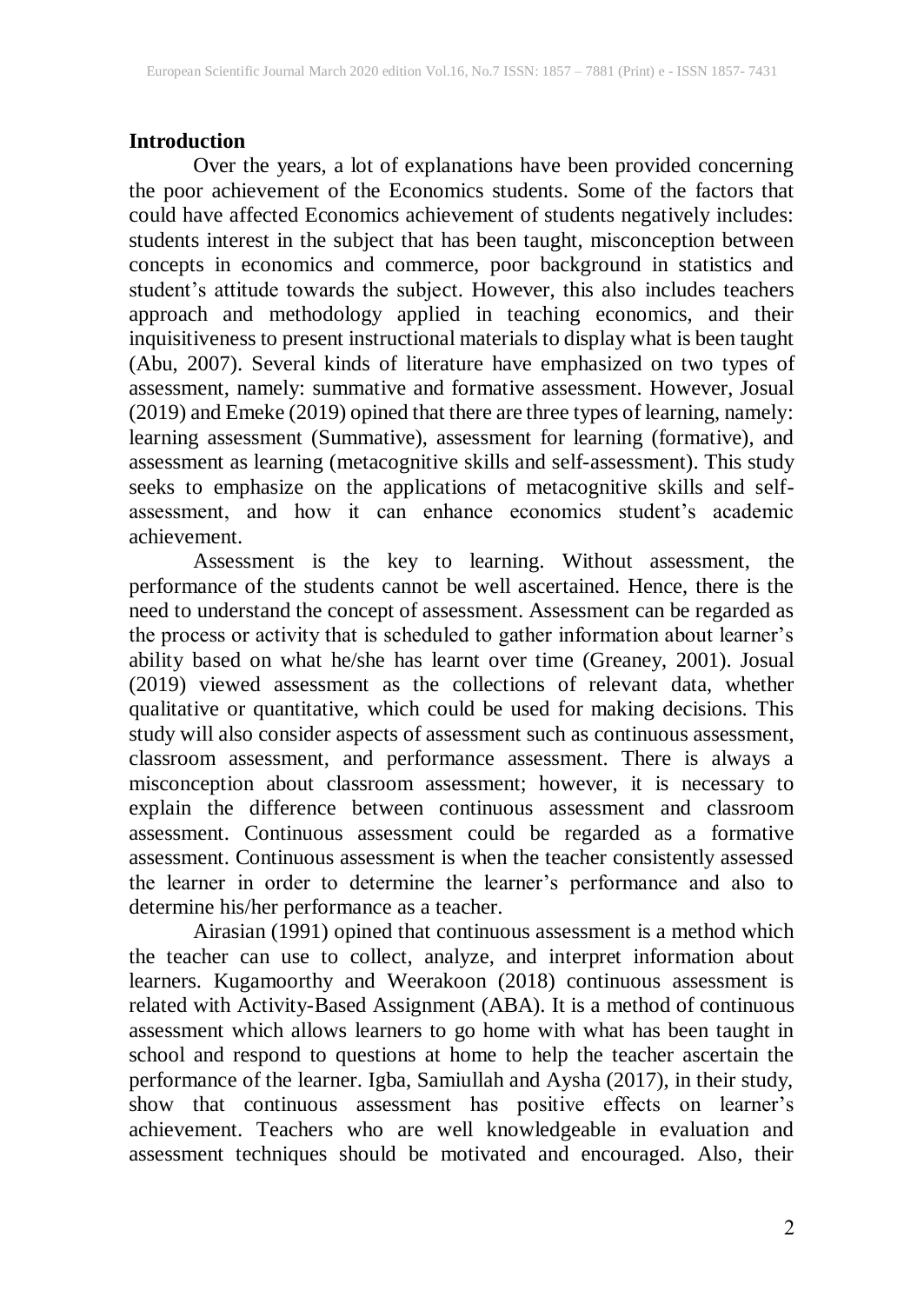expertise should be adequately used for the purpose of enhancing student's achievement. Continuous assessment is the act of seeking and interpreting concrete evidence for use by the students and their teachers to determine where the students are in terms of academic performance, where they need to be, and how best they could do better and get to the top as expected. The attribute of continuous assessment are: to enable the students to think, for the students to promote deeper learning and understanding, for the teacher to develop teaching strategy, and for students to develop learning skills (Hargreaves, 2005).

Performance assessment is not a new concept, but it is as old as assessment itself. It is an assessment that is used to judge learner's competencies in applying knowledge and cognitive skills to tackle substantive and meaningful task (Lane, 2010). Performance assessment is needed to assess the type of thinking and reasoning skills that are relevant to teachers rather than the usually multiple-choice items. Therefore, it is pertinent to know that performance assessment differs from continuous assessment and classroom assessment. Performance assessment is also known as constructed-response assessment. Features of C.R.A are: open and items, essays, problem-based, scenario, performance tasks, projects, research papers, oral presentations, etc. However, Lane (2010) insisted that the purpose of performance assessment is to assess complex cognitive skills and reasoning ability. As a result, there is the need to consider the concept of self-assessment and metacognitive skills. Self-assessment and metacognitive seems to be more advance than the previous assessment defined.

In Self-Assessment (S.A), the teacher should guide the learner on how to perform a task than the teacher performing the task. Self-assessment is a unique concept because the teachers play a passive role while the learners play an active role. Self-assessment entails making a decision about expected learner's performance and making judgment about the quality of the performance in relation to the standard. Self-assessments enable learners to develop their personal learning skills and to become aware of how they learn. Self-assessment is a valuable approach to determine student's learning strategy (Wride, 2017). Standards-based education is a criterion that can be used to determine learner's self-assessment. This is because learners are expected to monitor and assess the quality of their thinking and also to identify the strategy that has helped them improve on learning. McMillan and Hearn (2008) study on student's assessment concludes that when students get goals that aid and improve their understanding, it helps them to identify criterion, perform a self-assessment of their progress towards learning, reflect on their learning and generate strategies for more learning. This will result to improved performance with meaningful motivation.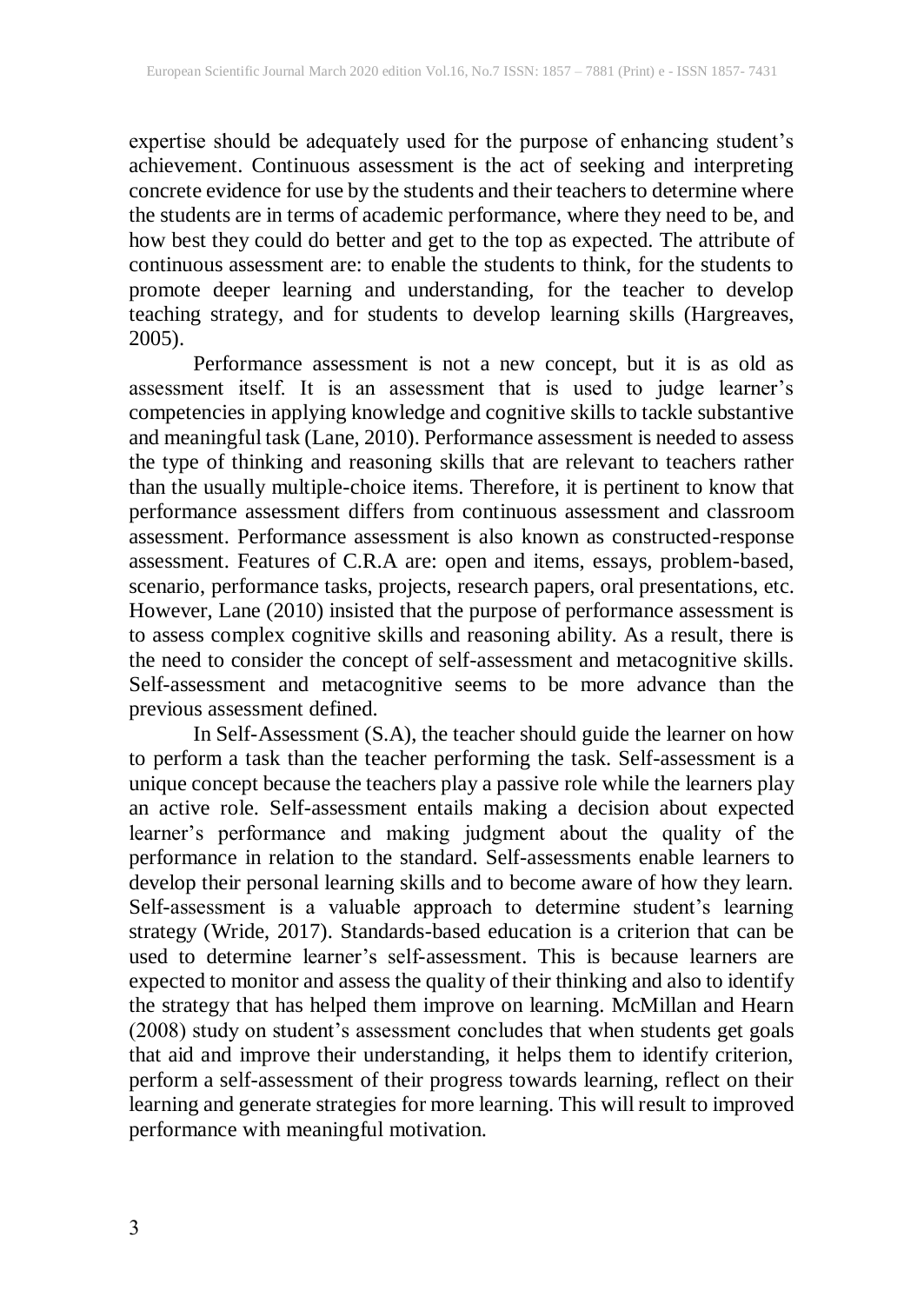Ajai (2018) study indicated that visual representative peer tutoring and self-instructional learning, which could be regarded as self-assessment, is correlated with both metacognitive and cognitive domain. He further concluded that self-instructional strategies peer tutoring have a significant positive impact on student's achievement. Nalah (2014) in his study on selfassessment and student's academic performances in Nigeria colleges of education, using 412 responses with 51% male and 49% female, concluded that there is a difference over between self-concept. However, this could be self-assessment and academic performance of NCE1 students and NCE III students irrespective of age, gender, and socio-economic background. As a recommendation, students should learn to be courageous, independent, exercise creative thinking, confidence in judgment, and psychologically upright. This will enable them to overcome academic challenges. Olaoye and Olaoye (2018) study on self-esteem, locus of control, and achievement motivation asserted that self-esteem is more correlated with students' achievement motivation. In addition, the self-esteem of the female is more correlated with achievement than their locus of control.

Metacognitive skills is an aspect of assessment in learning, while John Flaveil 1979 is the proponent of metacognitive skills. Although others scholars have to define metacognitive skills in their approaches, some regarded metacognitive as thinking or about thinking (Flaveil 1979). Others consider metacognition as knowledge of cognition and regulation of cognition (OZ, 2014; Chamot, 2004). However, metacognitive skill is characterized as teachers as learner trainers, teacher as supervisor, and teacher as a coach. This is synonymous with self-assessment where teachers are passive and learners are mostly active. GOK (2010) opined that metacognitive knowledge is a declarative procedure and strategy; thus metacognitive components are intelligence, regulation, knowledge, and strategy. Owo and Ikwut (2015), in a study on the relationship between metacognitive, attitude and academic achievement of students, concluded that metacognition and attitude are good predictors of academic achievement. However, the student's achievement as a result of metacognition is based on his/her personal interest to learn effectively. Ibe (2009) also ascertained that metacognition is a strong prediction of student's academic performance. Thus, this will enhance student's problem-solving skills.

Metacognitive awareness inventory is a tool used to determine metacognitive skills, while metacognitive awareness inventory is a potential instrument needed by psychologist, teachers, and psychometricians to identify students requiring metacognitive skills (Young & Fry, 2008). Gaylo (2019) study on metacognitive skills, concept mapping, thinking aloud, and journal writing opined that incorporating the above concept into teaching and learning will lead to a variety of metacognitive skills which will enable the students to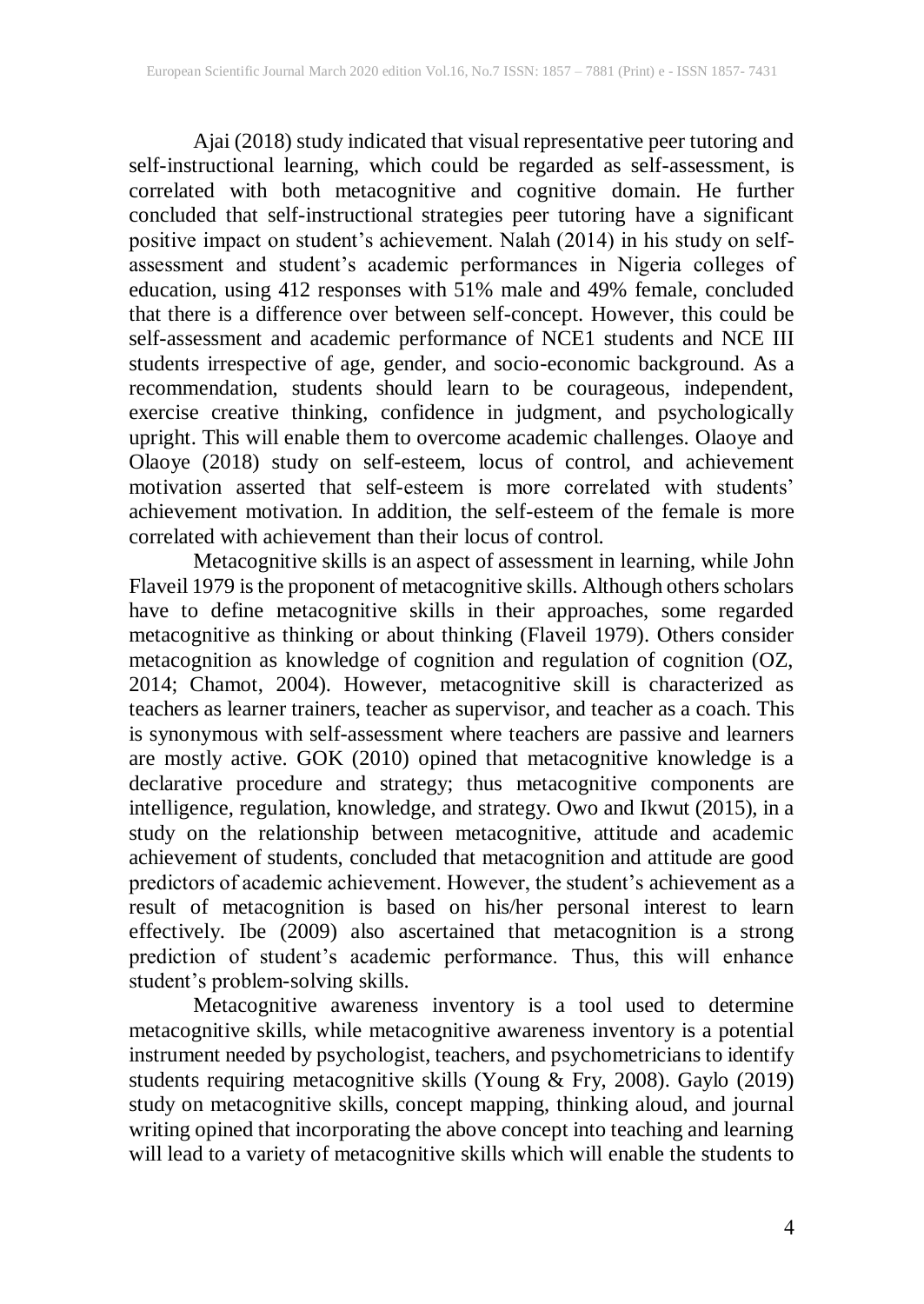learn and understand effectively. The behavioral and cognitive attribute of the students is very important. This can be achieved through adequate knowledge in metacognitive skills and also the application of metacognitive skills.

#### **Purpose of the Study**

The purpose of this study is to comparatively analyze metacognitive skills and self-assessment as related to Economics student's achievement, precisely to determine if:

- 1. Student's metacognitive skills relate to academic achievement.
- 2. Student's self-assessment as a correlation with academic achievement.

#### **Hypothesis**

- i. There is no significant relationship between students' metacognitive skills and academic achievement in Economics.
- ii. There is no significant relationship between student selfassessment and academic achievement in Economics.

#### **Methodology**

The descriptive survey research design was adopted in conducting the study. The population is made up of all the Economics Senior Secondary School II students in Edo South Senatorial District, Edo State, Nigeria. The strategic random sampling was used. First, three (3) local government areas were randomly selected from the seven (7) local government area. Thus, two (2) secondary schools each was selected from the three local government with sixty-five (65) Economics students from each of the schools. The participants in this study are three hundred and ninety (390) Senior Secondary School Class II Students. The instrument used in the study is the Economics Achievement Test using self-skills scale/inventory, metacognitive, and selfassessment scale which are 4-Likert rating scale. Content validity was used, and this was done by experts in educational psychology, measurement, and evaluation. The Cronbach Alpha reliability was used to determine the consistency of the instrument which was at 0.84, indicating that the instrument is suitable and consistent for research purpose. The instrument was administered and analyzed using Pearson's product-moment correlation to test the hypotheses at 0.05 level of significance.

### **Results**

**Hypothesis One:** There is no relationship between metacognitive skills and Economics students achievement.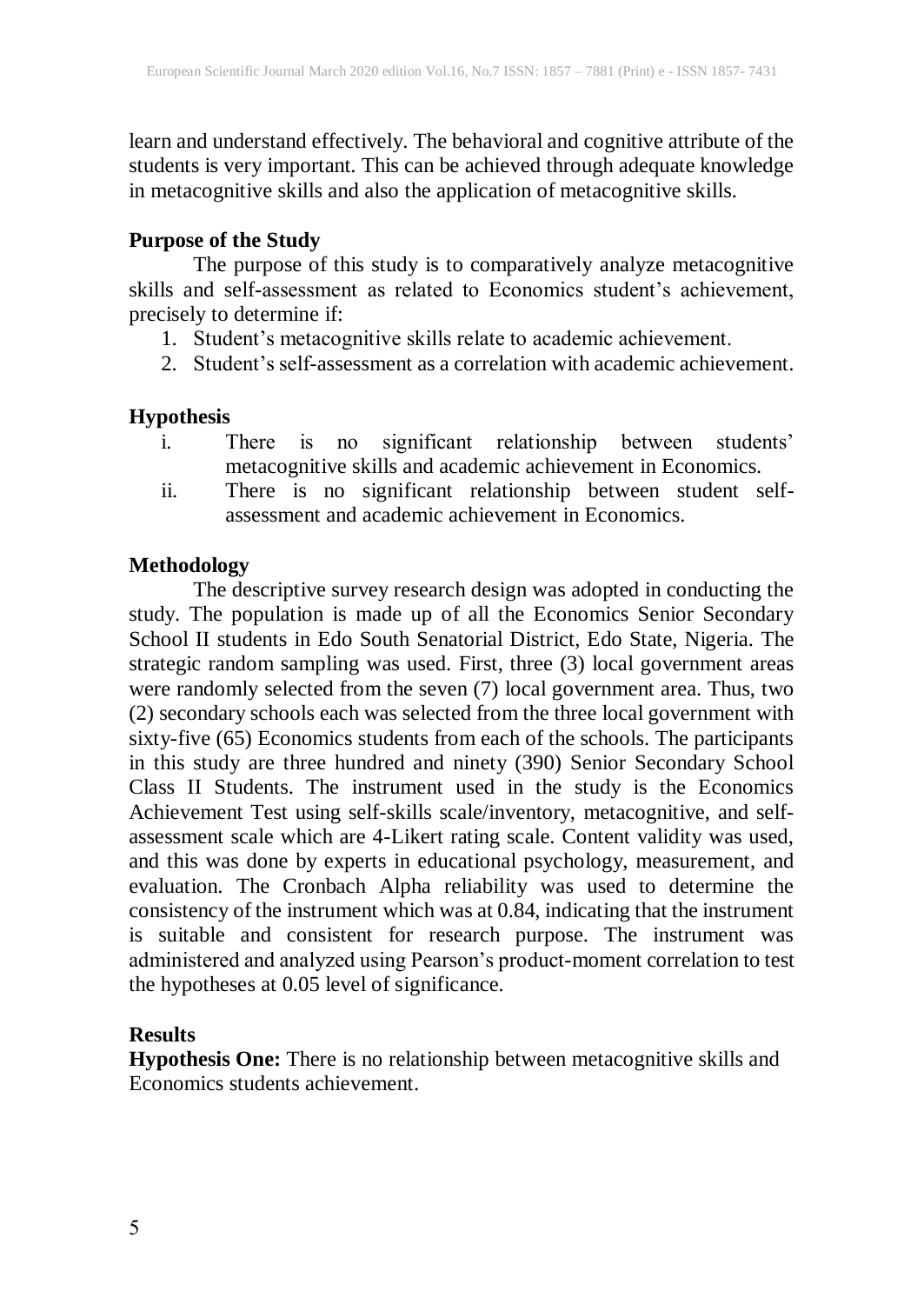| Students Achievement |     |             |                  |  |  |
|----------------------|-----|-------------|------------------|--|--|
| Variable             |     | Pearson's r | $Sig.(2-tailed)$ |  |  |
| Metacognitive skills | 390 | 0.374       | 0.00             |  |  |
| Achievement          |     |             |                  |  |  |

| Table 1. Pearson Product Moment Correlation of Metacognitive Skills and Economics |
|-----------------------------------------------------------------------------------|
| <b>Students Achievement</b>                                                       |

| u |
|---|

The table above shows Pearson's correlation value of 0.374 and a p-value of 0.00, testing at an alpha level of 0.05. However, the p-value of 0.000 is less than the alpha level of 0.05. Therefore, the null hypothesis which states that there is no significant relationship between metacognitive skills and Economics student's achievement is rejected. Thus, there is a relationship between metacognitive skills and Economics student's achievement.

**Hypothesis Two:** There is no significant relationship between self-assessment and economics student's achievement.

| <b>Table 2.</b> I carson 3 I Found Information Contenation of Scit-Assessment |     |             |                           |  |  |
|-------------------------------------------------------------------------------|-----|-------------|---------------------------|--|--|
| Variable                                                                      |     | Pearson's r | $\text{Si}$ g. (2-tailed) |  |  |
| Self-assessment                                                               | 390 | 0.513       | 0.000                     |  |  |
| Achievement                                                                   |     |             |                           |  |  |

**Table 2.** Pearson's Product Moment Correlation of self-Assessment

The table above shows Pearson's correlation value of 0.513 and a pvalue of 0.00, testing at an alpha level of 0.05. However, the p-value of 0.000 is less than the alpha level of 0.05. Therefore, the null hypothesis which states that there is no significant relationship between self-assessment and Economics student's achievement is rejected. Thus, there is a significant relationship between self-assessment and economics student's achievement.

#### **Discussion of Findings**

Hypothesis one revealed that there is a significant relationship between metacognitive skills and Economics student's achievement. The result of this study is in agreement with the findings of Owo and Ikwu (2015), which state that metacognition and attitude are a good predictor of student's academic achievement. Ibe (2009) findings also agree with this study that metacognition is a strong predictor of student's academic achievement. The result of hypothesis one is also in line with Gaylo (2019) which conclude that behavioral attitude of students/learners are very crucial and this can be achieved through knowledge in metacognitive skills.

The result of hypothesis two showed that there is a significant relationship between self-assessment and Economics student's academic achievement. The result of this study is in line with the study of Olaoye and Olaoye (2018) and McMillan and Hearn (2008). In their study, they found that self-esteem (self-assessment) are more related to student's academic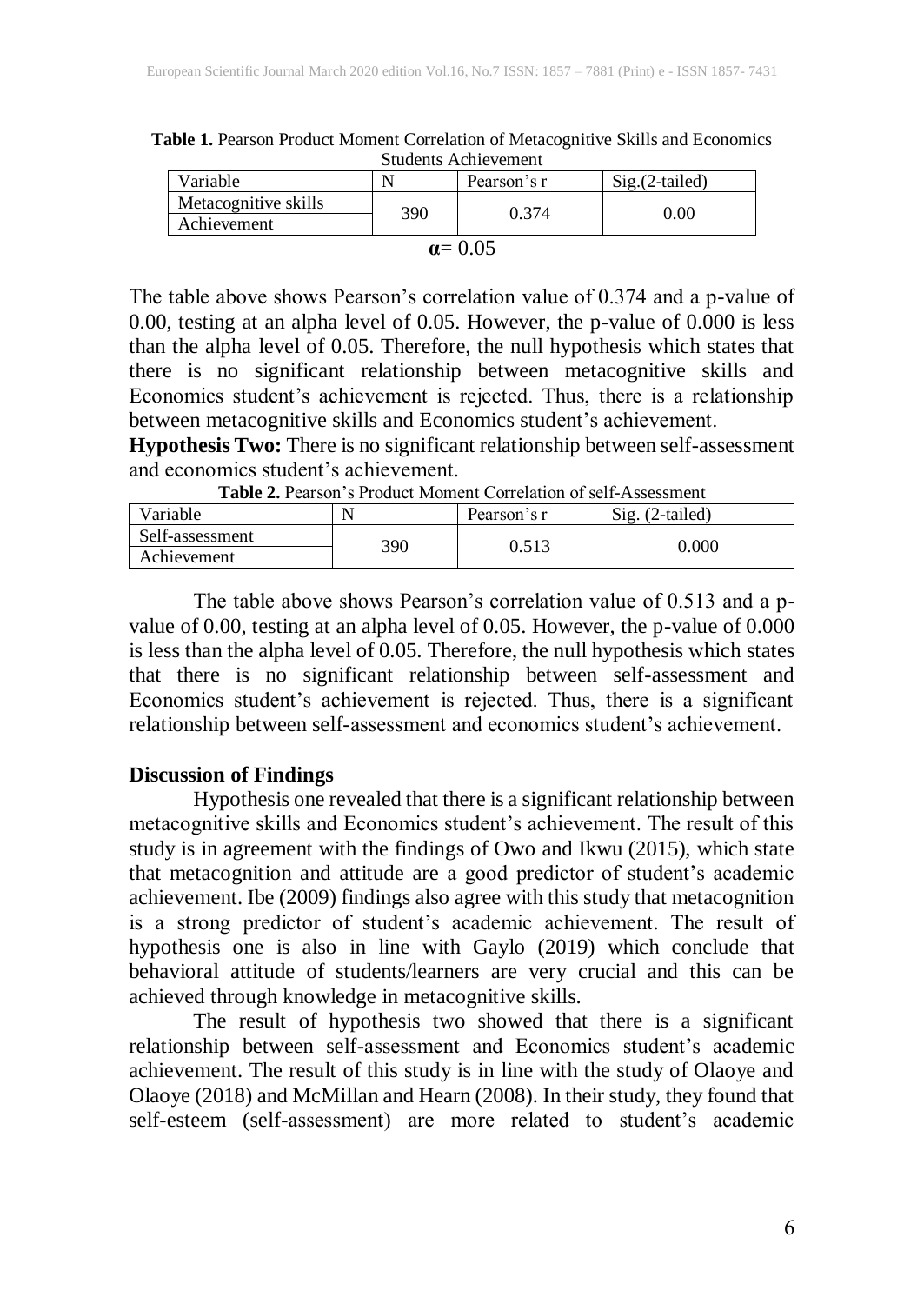achievement. Also, the application of self-assessment creation tool will lead to student academic performance.

The result of both hypotheses is in line with Ajai (2018), who found that self-assessment and metacognitive skills are correlated with student's academic performance. This can be achieved with the aid of self-instructional strategy and peer tutoring.

#### **Conclusion**

Economics students are not learning in isolation. They are now well equipped with the appropriate approach of learning. Economics students are now more independent on their teachers because of their ability to think outside the box. Also, they were able to discover themselves with a little guidance from their class teacher and their ability to work in solving economics problems. Metacognitive skills, soft skills, and self-assessment are excellent pre-requisite of Economics student's academic achievement.

#### **Recommendations**

Based on the findings, the following recommendations are made:

- 1. Economics teachers should give the Economics students more homework (assignment) that will compel the students to search for information online (internet), and that will cause them to make adequate use of their calculators and mathematics set.
- 2. The school's Information Communication Technology (ICT) laboratory should be functional so asto help the student have access to information, hence leading to self-assessment.
- 3. Students should be given self-assessment scale and metacognitive inventory. This will enable the teacher to ascertain the student's interest towards self-assessment and metacognition.
- 4. The Economics teachers should consistently monitor, check when relevant, and reply/correct the economics students based on the assignment given to the students.

#### **References:**

- 1. Abu, E.O. (2002). Two Problem Based Learning Strategies, Qualitative Abilities and Gender as Determinant of Student's Academic Achievement in economics. (Ph.D. Thesis) University of Ibadan, Ibadan.
- 2. Ajai, J.T. (2018) Evaluation student's achievement in mathematics through systematic and implicit instruction, self-instruction, peer tutoring and visual representation. *International Journal of Contemporary Research and Review,* 9(8).
- 3. Airasian, P.W. (2001).*Classroom Assessment*. New York Mc-Grawhill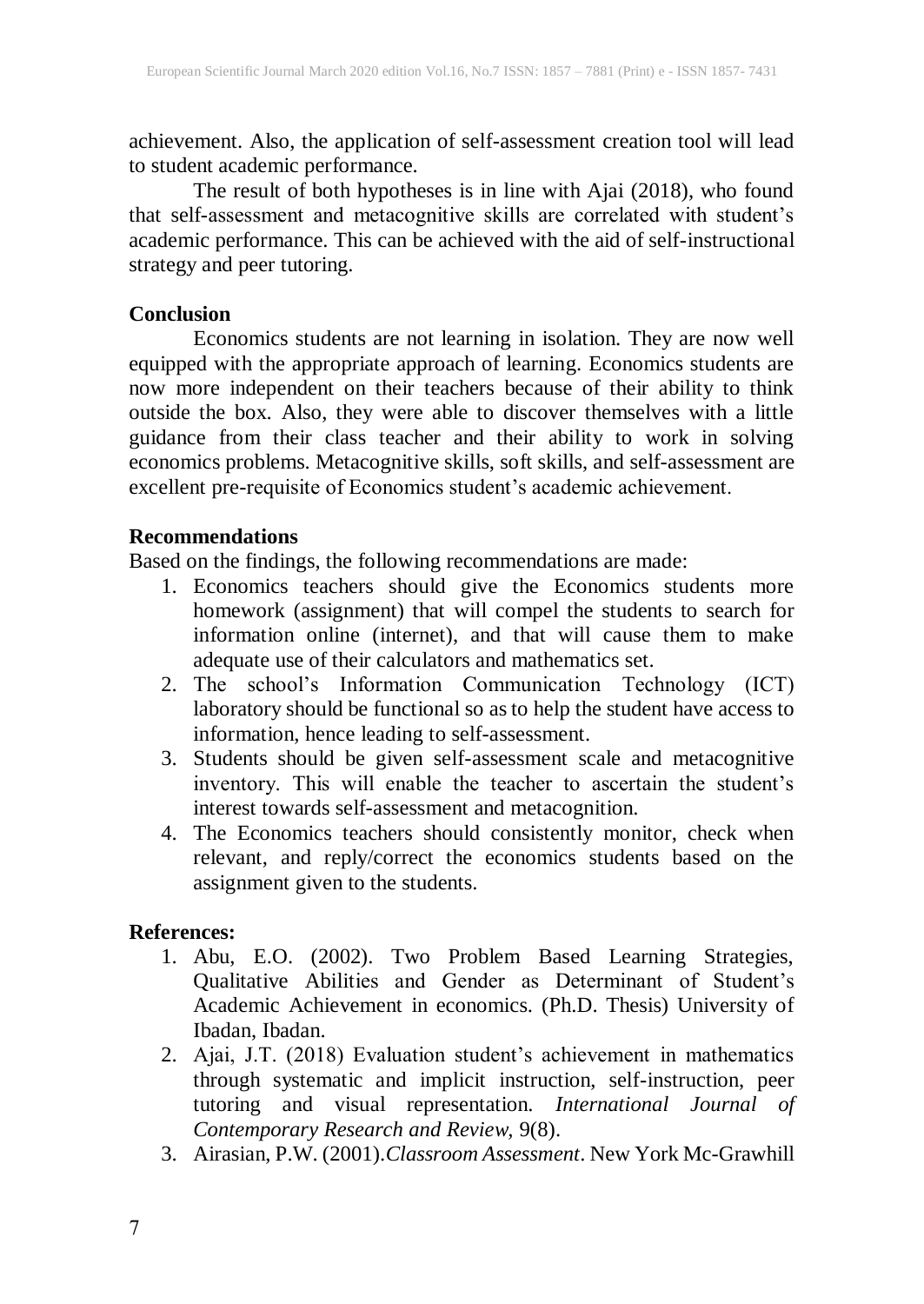- 4. Chamot, A.U. (2004). Issues in Language learning strategy research and teaching. *Electronic Journal of Foreign Language Teaching,* 1 (1): 14-26.
- 5. Emeke, F.A. (2019). Assessment for Institutional Quality and Improvement Paper Presented at the 21<sup>st</sup> Annual Conference of Association of Educational Evaluation and Researchers of Nigeria at Obafemi Awolowo University.
- 6. Flavell, J.H. (1979). Metacognition and cognitive monitoring: A new area of cognitive developmental inquiring. *American psychologist,*  $34(10)$ .
- 7. Flavel, J.H. (2004). *Theory of mind development retrospect and prospect.* Merril Palmerovarterly 50, 277-290.
- 8. Gaylo, D. (2019). Metacognitive Strategies; Their effects on students' academic achievement and engagement in Mathematics.
- 9. Gok, T. (2010). The General Assessment of Problem Solving and Metacognition in Physics Education. *European Journal of Physics Chemistry Education,* 2(2):110-122.
- 10. Greaney, V. (2001). *Using assessment to improve the quality of education*. Paris: UNESCO International Institute for Education Planning.
- 11. Hangreaves, E. (2005). Assessment for Learning? Thinking outside the (black) box. *Cambridge Journal of Education* 35 (2): 213-224.
- 12. Ibe. N.G. (2009). Metacognitive Strategy on Classroom Participation and Student's Achievement in Senior Secondary School Science Classroom. *Science Education International,* 20 (1&2):25-31.
- 13. Igbai, M; Samilulah, L. & Anjum, A. (2017). Effect of Continuous Assessment Techniques on Student's Performance at Elementary Level. *Bulletin of Education and Research,* 39(1): 91-110.
- 14. Joshua, M.T. (2019). Assessment Quality in the 21<sup>st</sup> Century: Implications for institutional improvement. A paper presented at  $21<sup>st</sup>$ Annual Conference of ASSEREN at Obafemi Awolowo University, Ile-Ife on July 22-26.
- 15. Kugamoorthy, S. & Weerakoon, S. (2018). Continuous Assessment Methods: Critical review for quality improvement of the Postgraduate Diploma in Education Programme of the Open University Sri Lanka. *International Research Journal of Human and Social Sciences,*5(10).
- 16. Lane, S. (2010). *Performance assessment: The state of the art (SCOPE Student Performance Assessment Series).* Standard, CA: Stanford University, Stanford Centre for Opportunity Policy in Education.
- 17. McMillan, J.H & Hearn J.M. (2008). Student self-assessment motivation and higher achievement. Educational horizon.